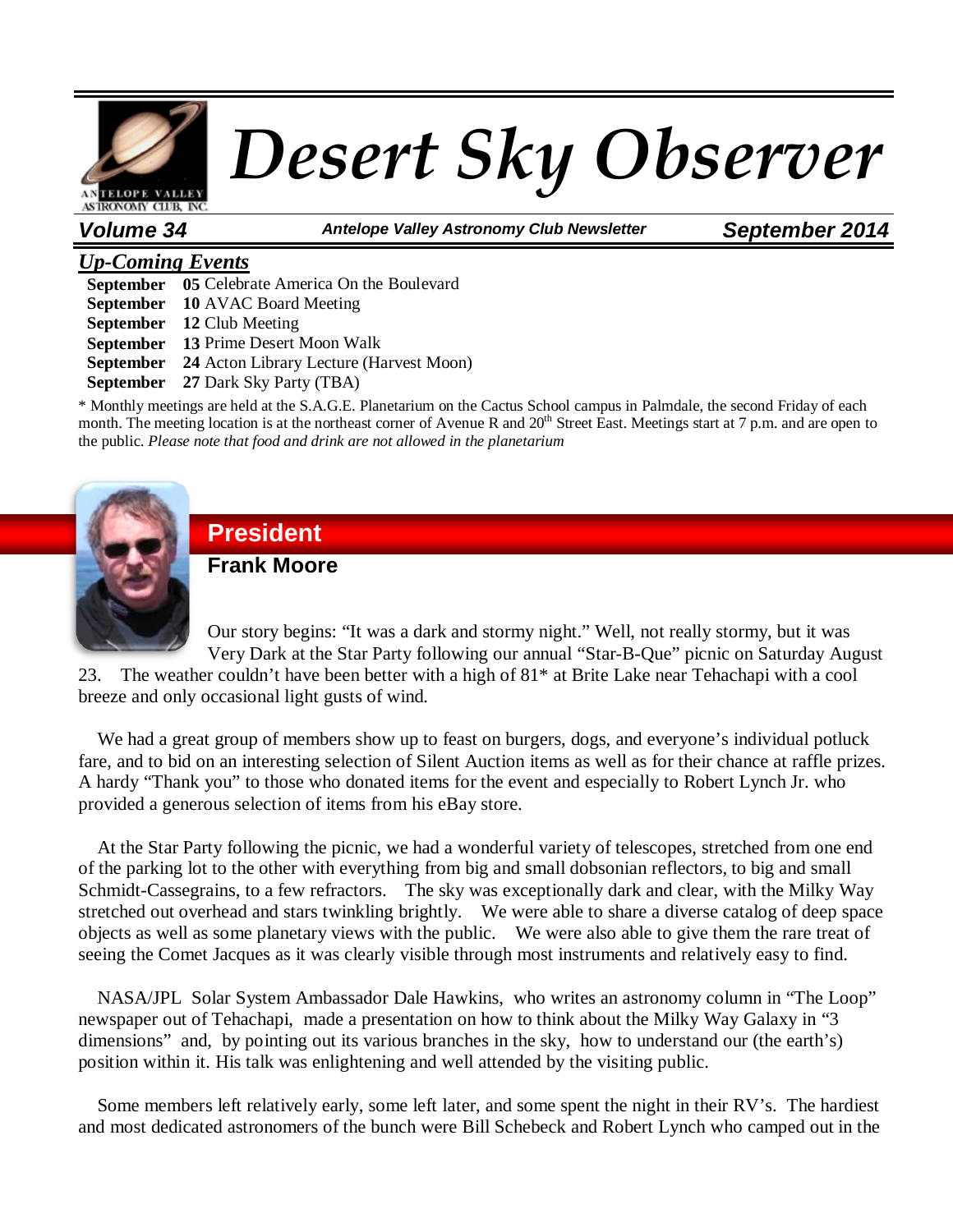open, on cots next to their telescopes, while waiting for late rising objects to come up. Just before I left, at about 3:00 AM, Bill had exclaimed about all of the meteors he was able to see while reclined on his cot. It made me wish I had done the same.

 The club meeting on October 10, 2014 will also be our annual Business Meeting and Executive Board Election. This is when we elect our officers and vote on proposed changes to the club's constitution and by-laws (if any). This meeting is traditionally poorly attended and it should not be that way. We need members to come out and vote. We need members to step up and volunteer as Executive Board Officers. We need YOU to take a role in determining the future and direction of YOUR club. If you should decide to serve, you don't have to learn the job "cold turkey" as we have a transition meeting wherein current board members will teach you how to do the job. Some of the board members have served for a very long time with several of them stating that they will not serve another consecutive term. If you would be willing to serve, please let a board member know so we can put you on the slate of candidates. If you would like to nominate someone, please do so and we will determine if they would be willing to serve.



# **Vice President**

### **Rose Moore**

Many thanks to all the members who came out to the picnic and brought various food items, donation items, and helped cook and clean up. We had beautiful clear weather and good seeing. The public certainly enjoyed looking through the telescopes, especially seeing Saturn, M13, and Comet Jacques! For those that purchased items such as buns,

drinks, and paper items, please contact a Board member for reimbursement.

 Our speaker for September's meeting is Chris Butler with the Topic to be announced. Chris is a wonderful speaker and has been to our club in the past. Also, if you'd like to make a speaker donation, please see Virginia before the meeting or during the break to make your donation. November's speaker will be announced as soon as I have someone confirmed.

 October's meeting is our Annual Business Meeting. We need members to attend to give us their ideas and comments on the function of the club. We also need you to come out and vote for the Board for 2015!

Our Christmas Party is scheduled for Saturday, December  $6<sup>th</sup>$  at 6pm. Further info will be coming as we get into Fall and closer to the date!

Clear Skies,

Rose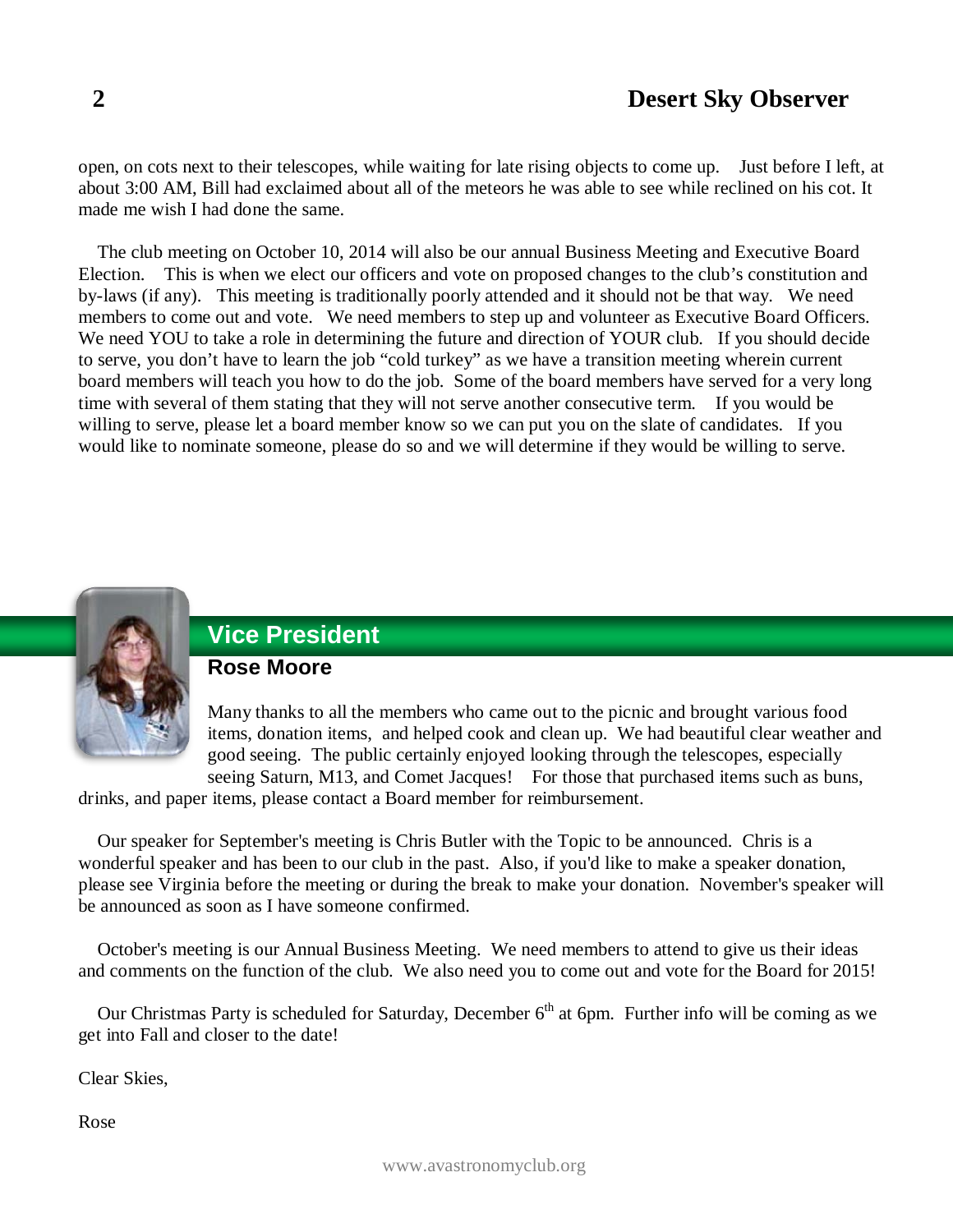# **Director of Community Development**

**Don Bryden**

August 30, 2014

It's nearly autumn and you know what that means, don't you? Time to view the fall constellations. You all know of the Summer Triangle from Vega to Deneb to Altair? The Winter circle is my favorite – Orion, Canis Major & Minor, Gemini, Auriga, Taurus,

Eridanus and Lepus.

 You can find so many objects by learning to hop from one constellation to the next all around Orion. So what do you think, what with all these constellations with all their objects, is my favorite? The Orion Nebula? The Crab? The Pleiades? Nope, it's a single star. A variable star called "R Leporus". So what,

dark red. It's best when near its minimum

So many of the objects we look at have no



This makes finding R Leporus so cool. You really have to star hop to the right location then look at each This makes finding R Leporus so cool. You really have to star hop to the right location then look at each star until you come across the correct one and, boom!, it pops into view like a drop of blood!

star until you come across the correct one and, boom!, it pops into view like a drop of biood!<br>Well we have several opportunities for you to test your star hopping skills. Beside the dark sky star party that Frank mentioned we have several outreach events this month. First, come out to Lancaster Boulevard on Saturday, September 6<sup>th</sup> for the second annual "Celebrate America on the Boulevard". We'll most likely be near the library but location on the boulevard will be announced. The following Saturday we'll have another Prime Desert Woodland Moonwalk. Bring your scope or join Jeremy on the walk! And finally, we'll be out at the iLead Lancaster International Charter School (254 E Ave K-4) for a star party for the kids and their parents. See the website or email me  $(\overline{community@avastronomyclub.org})$  for more info and I hope to see everyone out under the stars! ca<br>V<br>da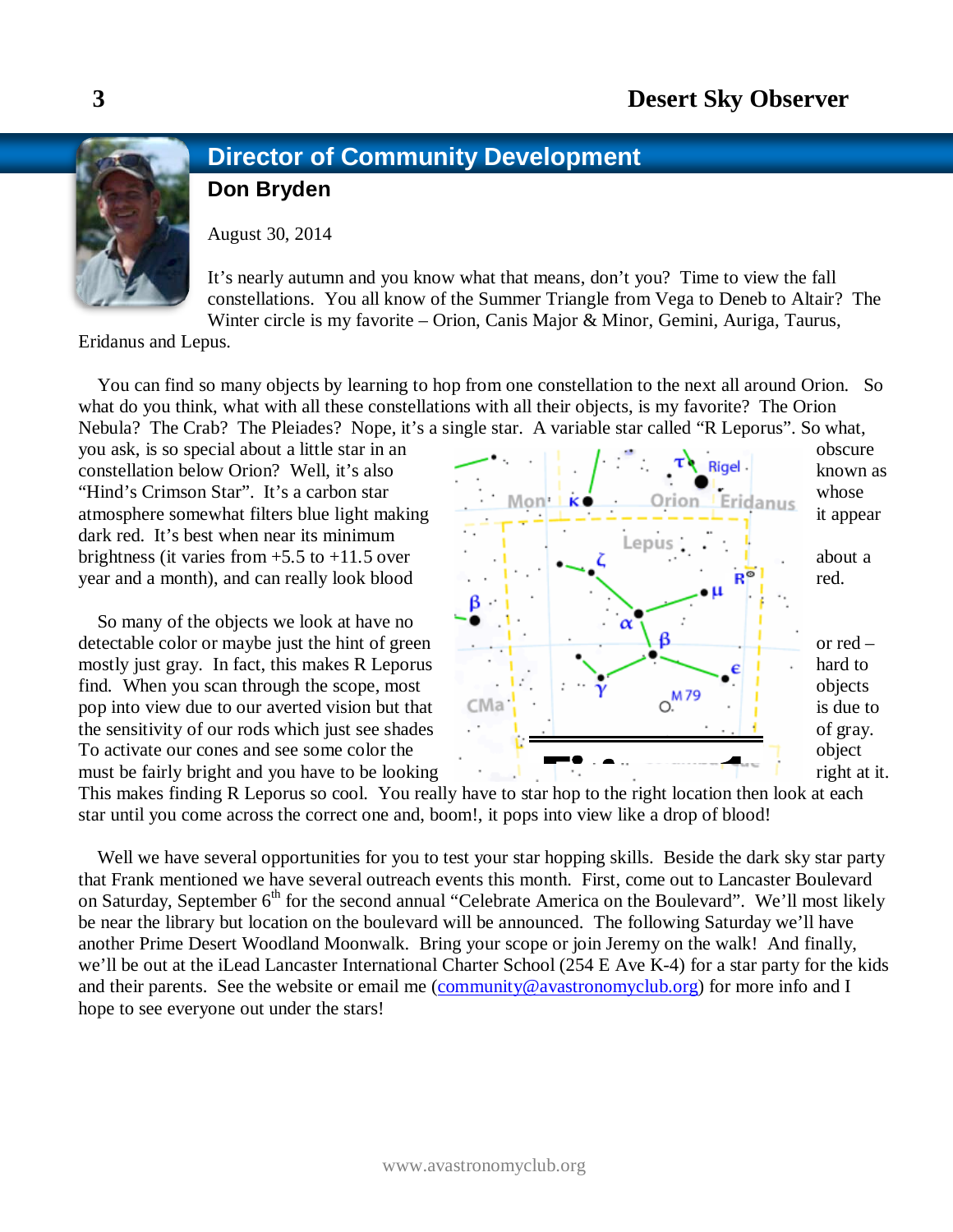

### **Secretary**

**Pam Grove**

The Brite Lake Star B Que and Star Party was a success once again! Thanks to Frank & Rose for all the planning. I would also like to thank all of you that brought food items etc. to share and items for the raffle and silent auction. It was greatly appreciated! For those of you that

donated items for the silent auction, and need a donation letter to use for deductions please let me know. Under clear skies the Milky Way was awesome, as well as Saturn, the Big Dipper, Scorpius and many Nebulas to name just a few. A Good Time was had by all under the stars!

Pam

### **Space Place**

#### **Spitzer Space Telescope**



Mission Summary

Considered a cousin of the Hubble Space Telescope, the Spitzer Space Telescope is designed to study the early universe in infrared light. The first telescope to see light from a planet outside our solar system, Spitzer has also made important discoveries about comets, stars, exoplanets and distant galaxies.

In 2009, Spitzer ran out of liquid coolant and began its "warm mission," refocusing its studies on determining how quickly our universe is stretching apart, and characterizing asteroids and the atmospheres of gas-giant planets. Scientific Instrument(s)- Infrared Array Camera (IRAC)- Infrared Spectrograph (IRS) - Multiband Imaging Photometer (MIPS)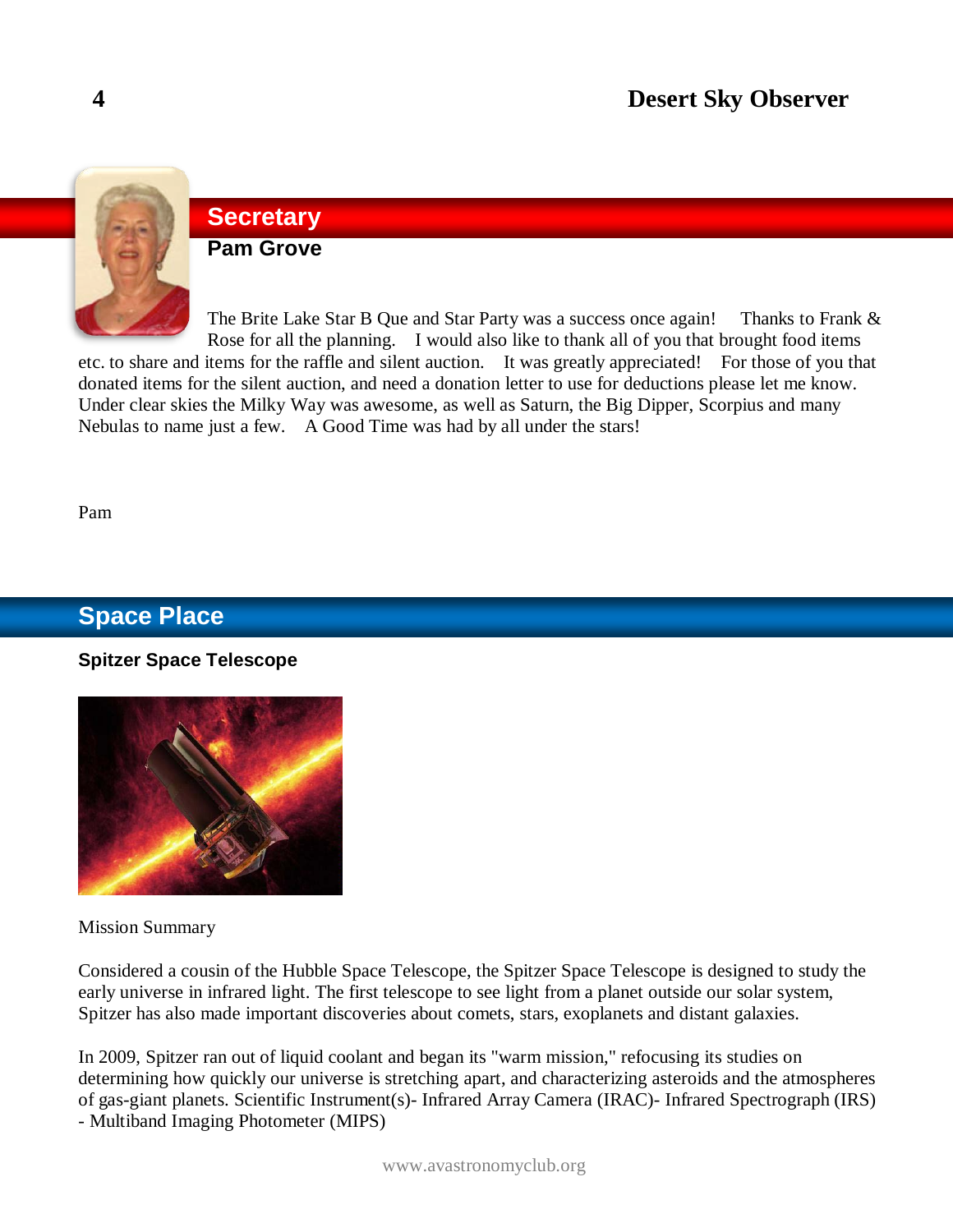### **News Headlines**

### **Rosetta: Landing Site Search Narrows**



August 25, 2014

The European Space Agency's Rosetta mission has chosen five candidate landing sites on comet 67P/Churyumov-Gerasimenko for its Philae lander. Philae's descent to the comet's nucleus, scheduled for this November, will be the first such landing ever attempted. Rosetta is an international mission spearheaded by the European Space Agency with support and instruments provided by NASA.

Choosing the right landing site is a complex process. It must balance the technical needs of the orbiter and lander during all phases of the separation, descent and landing, and during operations on the surface, with the scientific requirements of the 10 instruments on board Philae. A key issue is that uncertainties in navigating the orbiter close to the comet mean that it is possible to specify any given landing zone only in terms of an ellipse - covering about-four-tenths of a square mile (one square kilometer) - within which Philae might land.

"This is the first time landing sites on a comet have been considered," said Stephan Ulamec, Philae Lander Manager at the German Aerospace Center, Cologne, Germany. "The candidate sites that we want to follow up for further analysis are thought to be technically feasible on the basis of a preliminary analysis of flight dynamics and other key issues - for example, they all provide at least six hours of daylight per comet rotation and offer some flat terrain. Of course, every site has the potential for unique scientific discoveries."

For each possible zone, important questions must be asked: Will the lander be able to maintain regular communications with Rosetta? How common are surface hazards such as large boulders, deep crevasses or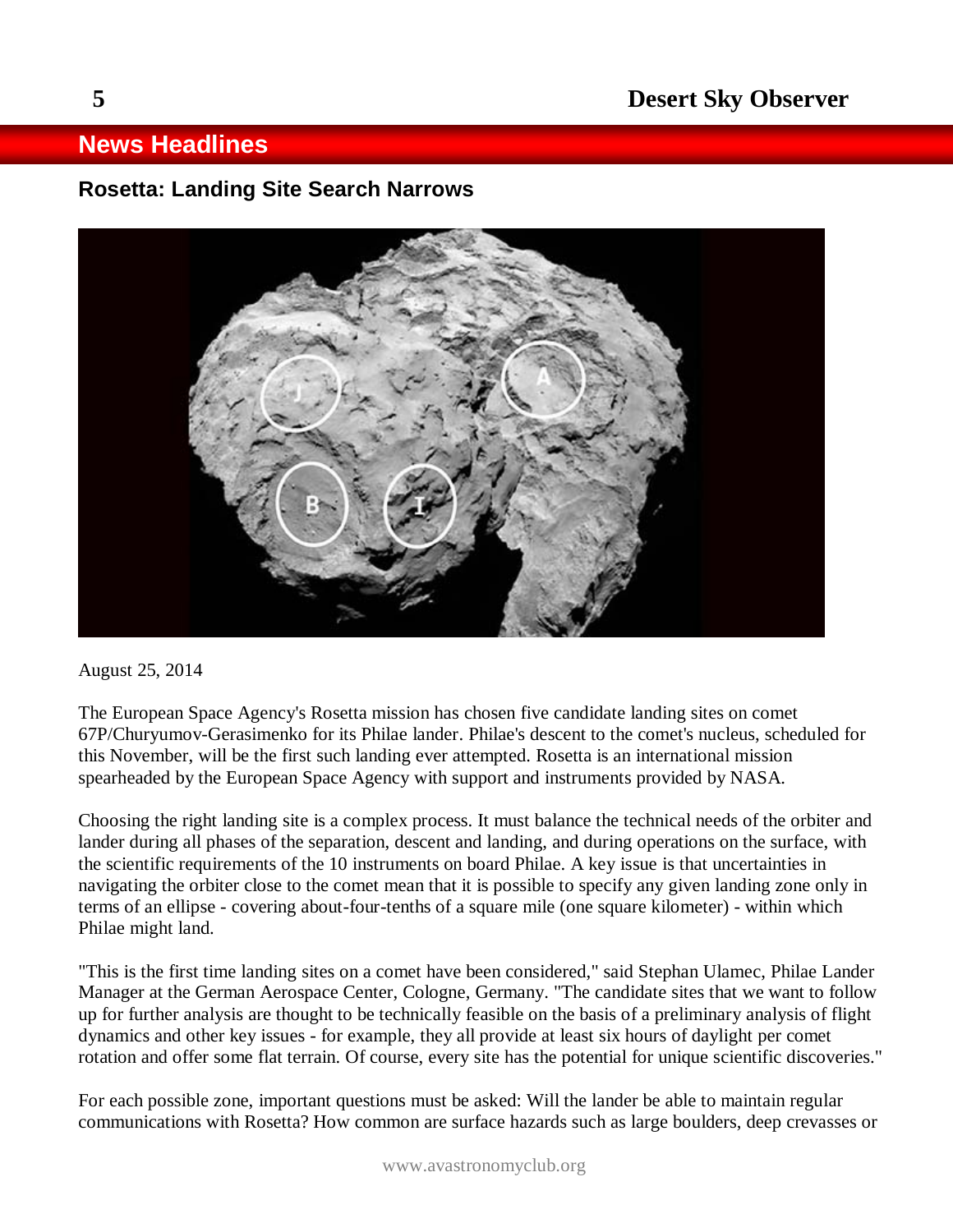steep slopes? Is there sufficient illumination for scientific operations and enough sunlight to recharge the lander's batteries beyond its initial 64-hour lifetime without causing overheating?

The potential landing sites were assigned a letter from an original pre-selection of 10 possible sites, which does not signify any ranking. Three sites (B, I and J) are located on the smaller of the two lobes of the comet and two sites (A and C) are located on the larger lobe.

"The process of selecting a landing site is extremely complex and dynamic; as we get closer to the comet, we will see more and more details, which will influence the final decision on where and when we can land," said Fred Jansen, Rosetta's mission manager from the European Space Agency's Science and Technology Centre in Noordwijk, The Netherlands. "We had to complete our preliminary analysis on candidate sites very quickly after arriving at the comet, and now we have just a few more weeks to determine the primary site. The clock is ticking and we now have to meet the challenge to pick the best possible landing site."

The next step in preparation for landing operations is a comprehensive analysis of each of the candidate sites, to determine possible orbital and operational strategies that could be used for Rosetta to deliver the lander to any of them. At the same time, Rosetta will move to within 31 miles (50 kilometers) of the comet, allowing a more detailed study of the proposed landing sites. By September 14, the five candidate sites will have been assessed and ranked, leading to the selection of a primary landing site. A fully detailed strategy for the landing operations at the selected site will be developed, along with a backup.

The landing of Philae is expected to take place in mid-November when the comet is about 280 million miles (450 million kilometers) from the sun. This will be before activity on the comet reaches levels that might jeopardize the safe and accurate deployment of Philae to the comet's surface, and before surface material is modified by this cometary activity.

Launched in March 2004, Rosetta was reactivated in January 2014 after a record 957 days in hibernation. Composed of an orbiter and lander, Rosetta's objectives since arriving at comet 67P/Churyumov-Gerasimenko earlier this month are to study the celestial object up close in unprecedented detail, prepare for landing a probe on the comet's nucleus in November, and track its changes through 2015, as it sweeps past the sun.

Comets are time capsules containing primitive material left over from the epoch when the sun and its planets formed. Rosetta's lander will obtain the first images taken from a comet's surface and will provide comprehensive analysis of the comet's possible primordial composition by drilling into the surface. Rosetta also will be the first spacecraft to witness at close proximity how a comet changes as it is subjected to the increasing intensity of the sun's radiation. Observations will help scientists learn more about the origin and evolution of our solar system and the role comets may have played in seeding Earth with water, and perhaps even life.

The scientific imaging system, OSIRIS, was built by a consortium led by the Max Planck Institute for Solar System Research (Germany) in collaboration with Center of Studies and Activities for Space, University of Padua (Italy), the Astrophysical Laboratory of Marseille (France), the Institute of Astrophysics of Andalusia, CSIC (Spain), the Scientific Support Office of the European Space Agency (Netherlands), the National Institute for Aerospace Technology (Spain), the Technical University of Madrid (Spain), the Department of Physics and Astronomy of Uppsala University (Sweden) and the Institute of Computer and Network Engineering of the TU Braunschweig (Germany). OSIRIS was financially supported by the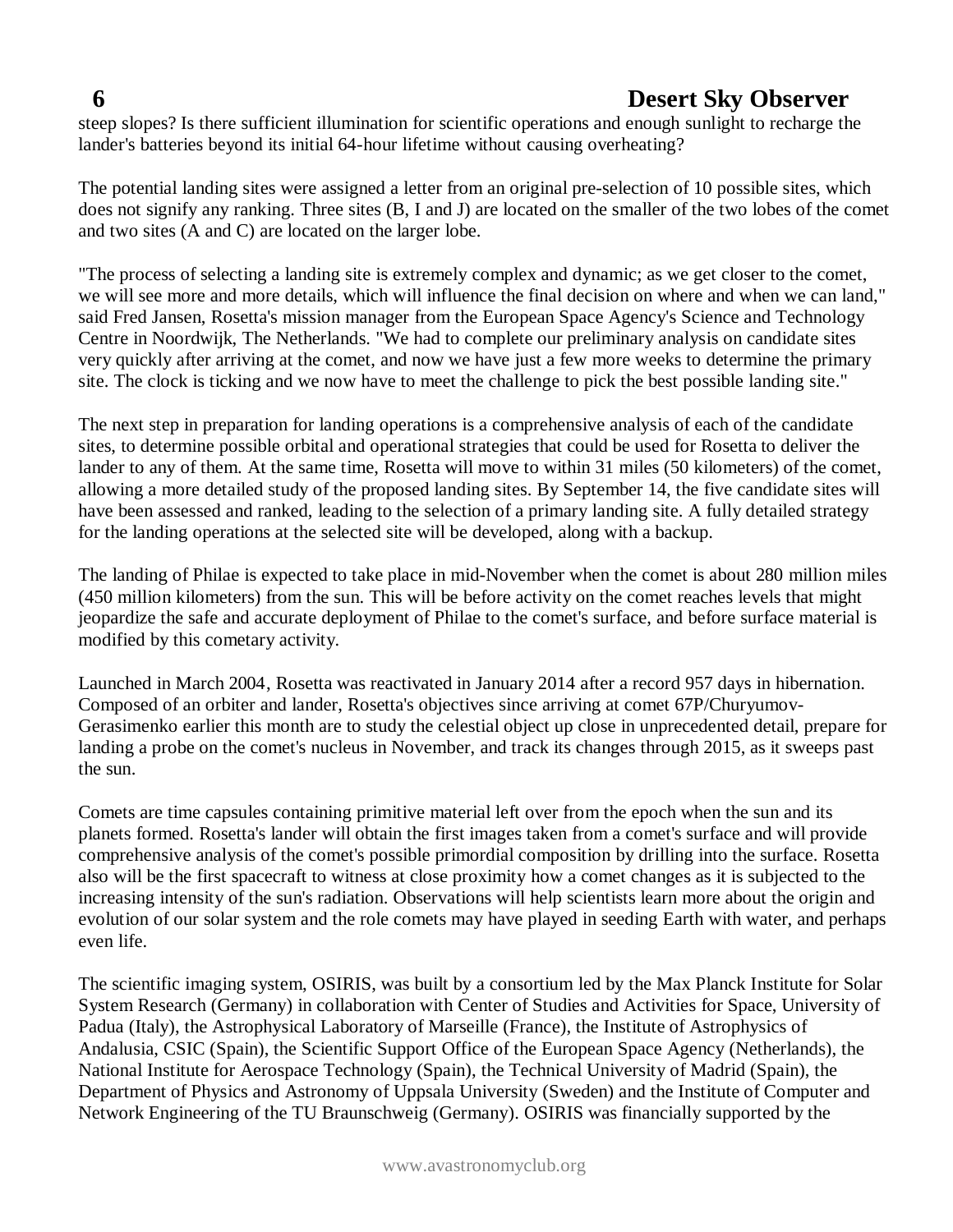national funding agencies of Germany (DLR), France (CNES), Italy (ASI), Spain, and Sweden and the ESA Technical Directorate.

Rosetta is an ESA mission with contributions from its member states and NASA. Rosetta's Philae lander is provided by a consortium led by the German Aerospace Center, Cologne; Max Planck Institute for Solar System Research, Gottingen; French National Space Agency, Paris; and the Italian Space Agency, Rome. NASA's Jet Propulsion Laboratory in Pasadena, California, a division of the California Institute of Technology, manages the U.S. participation in the Rosetta mission for NASA's Science Mission Directorate in Washington.

For more information on the U.S. instruments aboard Rosetta, visit:

[http://rosetta.jpl.nasa.gov](http://rosetta.jpl.nasa.gov/)

More information about Rosetta is available at:

<http://www.esa.int/rosetta>

### **Astrophoto of The Month**

#### **NGC 7000, the North American Nebula Courtesy Don Bryden**

Taken at Two Goats Observatory (my driveway). Five hours of Ha, two and two thirds hours each of SII and OIII plus two hours of luminance data. This is a false color image so called because it maps Ha to red, OIII to green and SII to blue even though SII is an even deeper red than Ha. Narrowband (NB) filters enhance contrast of emission objects by accepting only a narrow range of wavelengths around the emission lines of hydrogen (H-a, 656 nm), oxygen (OIII, 501 nm), sulfur (SII, 672nm)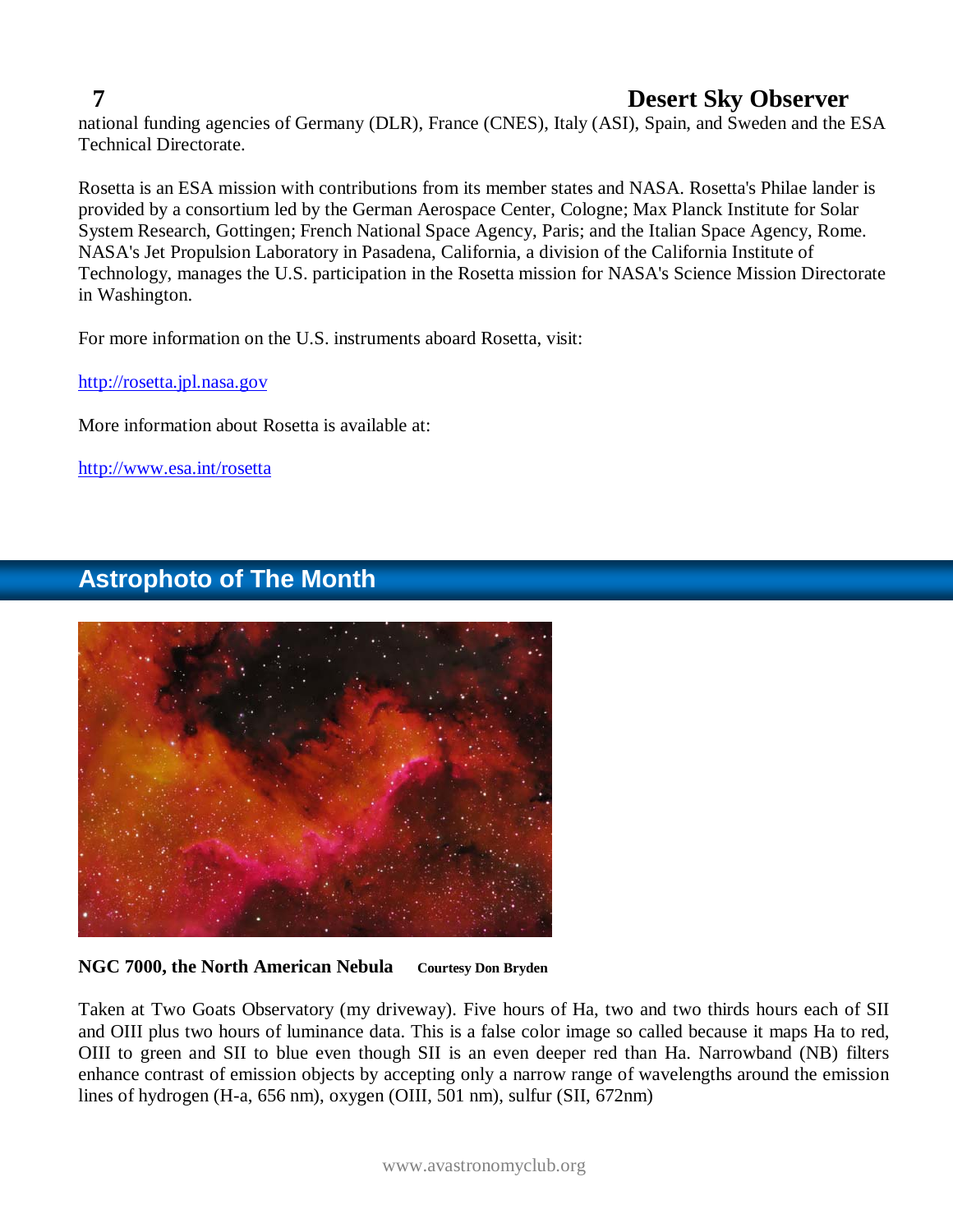### **September Sky Data**

### **Best time for deep sky observing this month: September 19 through September 28**



Saturn's Polar Jet

Earth's jet stream is a subject of intense interest and concern thanks to its effects on our weather. Saturn's polar jet stream, seen here, causes no such worries for Earthlings, so we can simply marvel at its graceful form.

This atmospheric feature was first observed by Voyager and was dubbed 'the hexagon'.



| <b>Sun and Moon Rise and Set</b> |                                        |       |       |       |
|----------------------------------|----------------------------------------|-------|-------|-------|
| Date                             | <b>Moonrise Moonset Sunrise Sunset</b> |       |       |       |
| 9/01/2014                        | 12:59                                  | 23:40 | 06:26 | 19:19 |
| 9/05/2014                        | 16:40                                  | 02:34 | 06:29 | 19:13 |
| 9/10/2014                        | 20:16                                  | 06:21 | 06:32 | 19:06 |
| 9/15/2014                        | 01:34                                  | 13:26 | 06:36 | 18:59 |
| 9/20/2014                        | 03:29                                  | 16:53 | 06:39 | 18:52 |
| 9/25/2014                        | 08:01                                  | 19:37 | 06:43 | 18:45 |
| 9/30/2014                        | 13:42                                  | 00:12 | 06:47 | 18:36 |

### **Planet Data**

| Sep 1          |             |                |            |            |
|----------------|-------------|----------------|------------|------------|
|                | <b>Rise</b> | <b>Transit</b> | <b>Set</b> | <b>Mag</b> |
| <b>Mercury</b> | 08:03       | 14:07          | 20:10      | $-0.6$     |
| Venus          | 05:17       | 12:00          | 18:43      | $-4.3$     |
| <b>Mars</b>    | 12:20       | 17:26          | 22:31      | 1.3        |
| <b>Jupiter</b> | 04:06       | 11:01          | 17:55      | $-1.9$     |
| <b>Saturn</b>  | 11:55       | 17:13          | 22:32      | 1.1        |

| <b>Sep 15</b>  |             |                |            |            |
|----------------|-------------|----------------|------------|------------|
|                | <b>Rise</b> | <b>Transit</b> | <b>Set</b> | <b>Mag</b> |
| <b>Mercury</b> | 08:41       | 14:19          | 19:57      | 2.4        |
| <b>Venus</b>   | 05:45       | 12:11          | 18:37      | $-4.4$     |
| <b>Mars</b>    | 12:10       | 17:09          | 22:07      | 1.3        |
| <b>Jupiter</b> | 03:25       | 10:17          | 17:09      | $-1.9$     |
| <b>Saturn</b>  | 11:05       | 16:22          | 21:40      | 1.0        |

| <b>Sep 30</b>  |             |                |            |            |
|----------------|-------------|----------------|------------|------------|
|                | <b>Rise</b> | <b>Transit</b> | <b>Set</b> | <b>Mag</b> |
| <b>Mercury</b> | 08:48       | 14:07          | 19:25      | 0.6        |
| <b>Venus</b>   | 06:16       | 12:21          | 18:27      | $-4.5$     |
| <b>Mars</b>    | 12:01       | 16:54          | 21:46      | 1.3        |
| <b>Jupiter</b> | 02:40       | 09:29          | 16:19      | $-1.9$     |
| <b>Saturn</b>  | 10:12       | 15:29          | 20:45      | 0.9        |

Planet, Sun, and Moon data calculated for local time at Lancaster, CA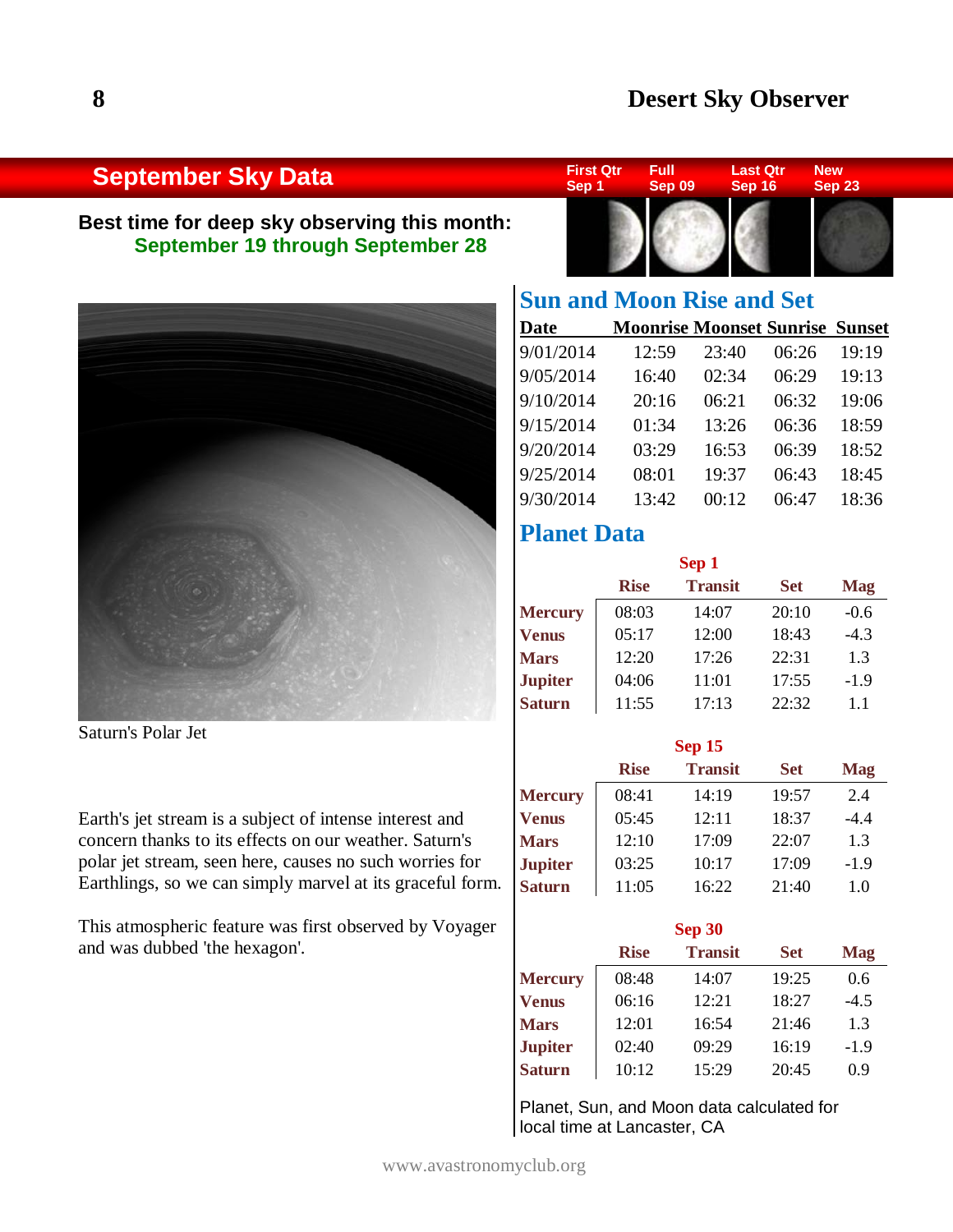### **A.V.A.C. Information**

Membership in the Antelope Valley Astronomy Club is open to any individual or family.

The Club has three categories of membership.

- Family membership at \$30.00 per year.
- Individual membership at \$25.00 per year.
- Junior membership at \$15.00 per year.

Membership entitles you to…

- Desert Sky Observer–monthly newsletter.
- The Reflector the publication of the Astronomical League.
- The A.V.A.C. Membership Manual.
- To borrow club equipment, books, videos and other items.

#### **AVAC P.O. BOX 8545, LANCASTER, CA 93539-8545**

Visit the Antelope Valley Astronomy Club website at [www.avastronomyclub.org/](http://www.avastronomyclub.org/)

The Antelope Valley Astronomy Club, Inc. is a 501(c)(3) Non-Profit Corporation.

The A.V.A.C. is a Sustaining Member of The Astronomical League and the International Dark-Sky Association.

### **Board Members**

#### **President:**

Frank Moore (661) 972-4775 [president@avastronomyclub.org](mailto:president@avastronomyclub.org) 

**Vice-President:** Rose Moore (661) 972-1953 [vice-president@avastronomyclub.org](mailto:vice-president@avastronomyclub.org)

**Secretary:** Pam Grove [secretary@avastronomyclub.org](mailto:secretary@avastronomyclub.org)

#### **Treasurer:**

Virginia Reed (661) 824-3932 [treasurer@avastronomyclub.org](mailto:treasurer@avastronomyclub.org)

#### **Director of Community Development:** Don Bryden (661) 270-0627

[community@avastronomyclub.org](mailto:community@avastronomyclub.org)

### **Appointed Positions**

**Newsletter Editor:**

Bob Kemp (805) 573-9649 [dso@avastronomyclub](mailto:dso@avastronomyclub.org)**.**org

**Equipment & Library:** Bill Grove [library@avastronomyclub.org](mailto:library@avastronomyclub.org)

**Club Historian:** Tom Koonce (661) 943-8200 [history@avastronomyclub.org](mailto:history@avastronomyclub.org)

#### **Webmaster:**

Steve Trotta (661) 269-5428 [webmaster@avastronomyclub.org](mailto:webmaster@avastronomyclub.org)

**Astronomical League Coordinator:** Don Bryden (661) 270-0627 [al@avastronomyclub.org](mailto:al@avastronomyclub.org)